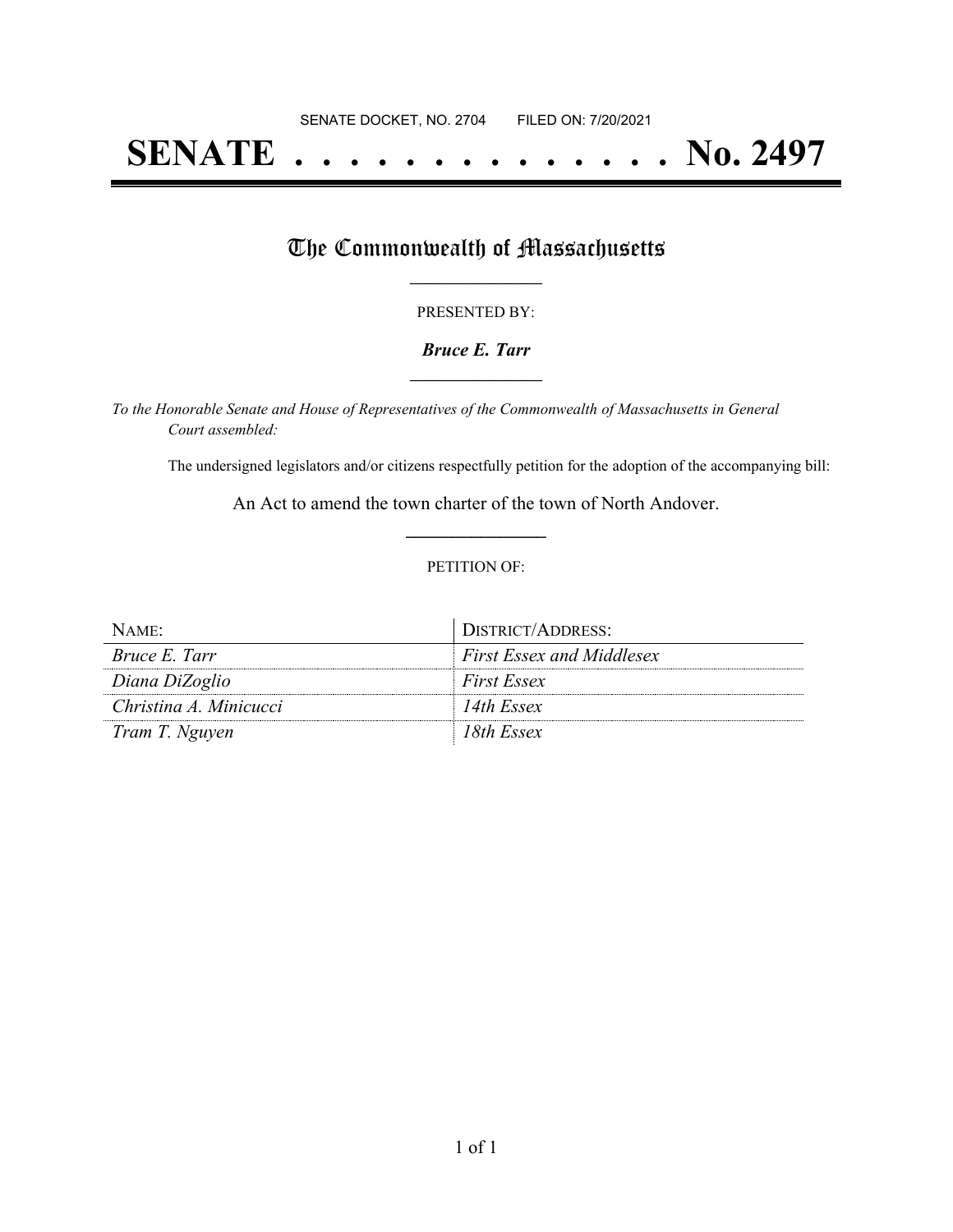## SENATE DOCKET, NO. 2704 FILED ON: 7/20/2021

# **SENATE . . . . . . . . . . . . . . No. 2497**

By Mr. Tarr, a petition (accompanied by bill, Senate, No. 2497) of Bruce E. Tarr, Diana DiZoglio, Christina A. Minicucci and Tram T. Nguyen (by vote of the town) for legislation to amend the town charter of the town of North Andover. Municipalities and Regional Government. [Local approval received]

### The Commonwealth of Massachusetts

**In the One Hundred and Ninety-Second General Court (2021-2022) \_\_\_\_\_\_\_\_\_\_\_\_\_\_\_**

**\_\_\_\_\_\_\_\_\_\_\_\_\_\_\_**

An Act to amend the town charter of the town of North Andover.

Be it enacted by the Senate and House of Representatives in General Court assembled, and by the authority *of the same, as follows:*

| $\mathbf{1}$   | SECTION 1. Chapter 7 of the charter of the town of North Andover, which is on file in           |
|----------------|-------------------------------------------------------------------------------------------------|
| 2              | the office of the archivist of the commonwealth is hereby amended by striking out in section 11 |
| 3              | the title and inserting in place thereof the following:-                                        |
| $\overline{4}$ | Section 11. North Andover Commission on Ability Assistance                                      |
| 5              | SECTION 2. Subsection 1 of section 11 of chapter 7 of said charter is hereby amended            |
| 6              | by striking out the title and inserting in place thereof the following:-                        |
| 7              | 7-11-1. A commission on disability issues of an indefinite, but odd, number shall be            |
| 8              | appointed by the Select Board for three overlapping terms.                                      |
| 9              | SECTION 3. Section 6 of Chapter 9 of the charter of the town of North Andover, which            |
| 10             | is on file in the office of the archivist of the commonwealth is hereby amended by striking out |
| 11             | the title for section 6 and inserting in place thereof the following title:-                    |
|                |                                                                                                 |